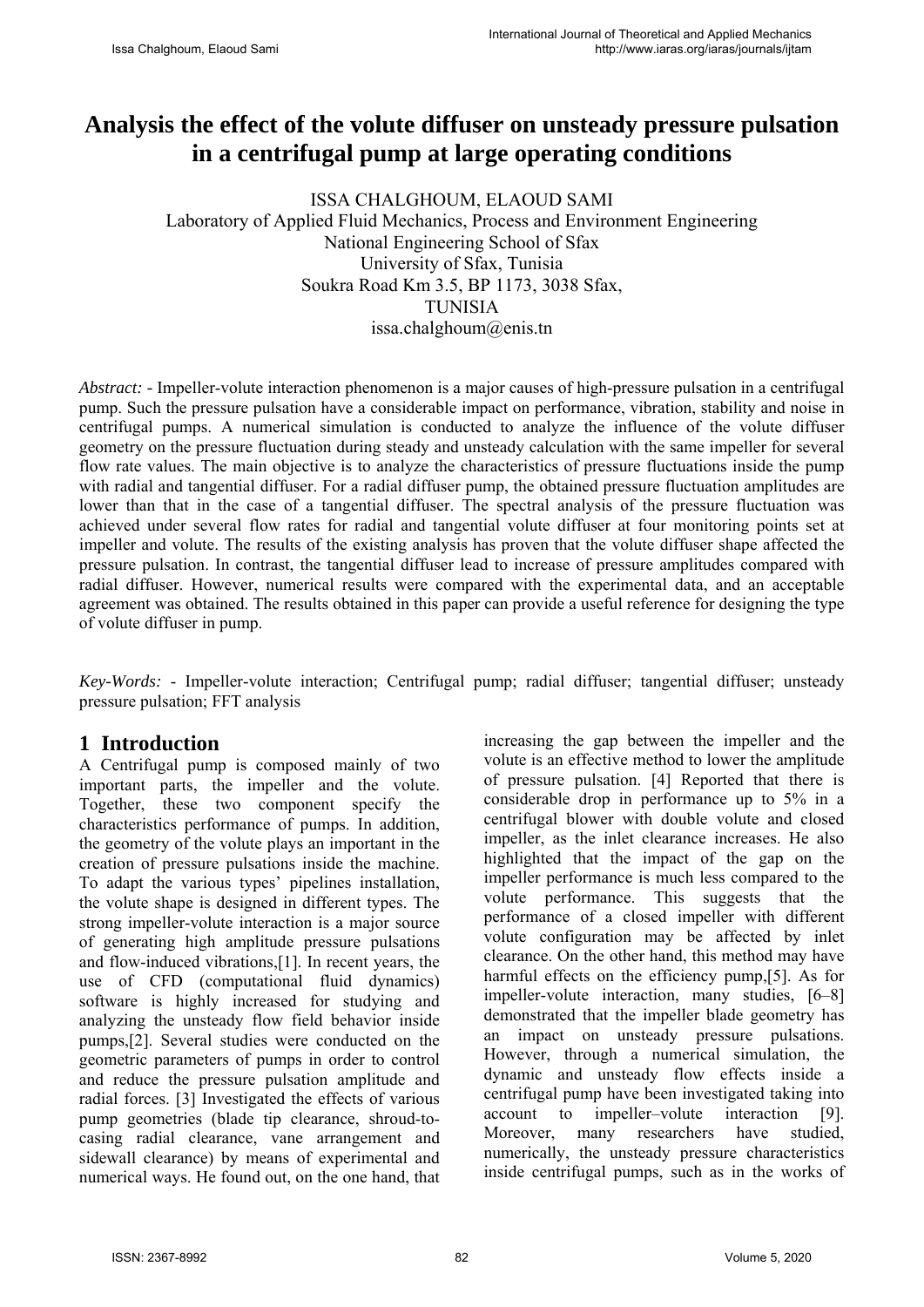[10,11]. However, only few authors have conducted research about the effect of diffuser shapes type on unsteady pressure fluctuation. [12] Studied numerically, the effects of the volute geometry variation on radial forces. They found that the gap between the impeller and the tongue affects the radial force.

More recently, [13] numerically investigated the effect of the impeller width on the pump performance characteristics. Results show that flow rate of the pump can be regulated by variable impeller width and that efficiency for this scheme is higher than that for flow bypass.

Based on reducing rotor-stator interaction, [14,15] proposed a special slope volute to decrease pressure pulsation amplitude, and unsteady pressure pulsation characteristics were investigated and compared with the conventional spiral volute. At the blade passing frequency, they found that the pressure pulsation in the slope volute is much smaller than that in the spiral volute. However, the relevant analysis about the influence of the blade trailing edge profile on the performance and pressure pulsations in centrifugal pumps is rarely explored and discussed [16].

In this study, two different diffuser types of volute were designed to study, numerically, their effect on pressure pulsation, radial force and pressure contour features of centrifugal pump, with the same impeller geometry. Firstly, a comparison between numerical and experimental characteristic curves with the base volute configuration is presented. However, results of the use of two different diffuser types are performed and a comparison between there have been conducted. Numerical calculation is applied to compute and achieve the pump performance, pressure pulsation characteristics by mounting four monitoring points on the impeller and volute walls. Finally, a comparison between the effects of different volute shapes on the centrifugal pump are carried out and discussed.

### **2 Numerical simulation**

### **2.1 Pump geometry**

In this study, experimental measurement of [17] was used for CFD validation. The geometric parameters of the impeller are summarized in Table 1. The details of impeller geometry used by [17] are given in Fig. 1.

|  |  |  |  | Table 1. Main geometric data of impeller. |
|--|--|--|--|-------------------------------------------|
|--|--|--|--|-------------------------------------------|

| Impeller                            | Value             |  |  |
|-------------------------------------|-------------------|--|--|
| Suction diameter, d0                | $0.150 \text{ m}$ |  |  |
| Outlet diameter, d1                 | $0.4084$ m        |  |  |
| Blade numbers of the<br>impeller, Z | 5                 |  |  |
| Nominal operating condition         |                   |  |  |
| Rotational speed                    | 1490 rpm          |  |  |
| Volume flow rate                    |                   |  |  |
|                                     | 560 m $3/h$       |  |  |

The quality of mesh grid has a great influence on the accuracy of numerical calculation. Near the solid walls, the mesh grids are refined and a boundary layer is created to ensure the  $y+$  value on the surface in a reasonable range [18]. A sensitivity mesh analysis was done by comparing their effects on the pump head. After mesh sensitivity check, it is found that the performance of the model pump does not change more than 0.4% when the overall mesh element exceeds 2x10-6, as shown in Table 2. Finally, the overall mesh element used in the calculation is about 2.4x10-6. This mesh size can give correct results for the pump performance and allow details of the main unsteady flow characteristics involved to be analyzed. **Table 2.** Mesh sensitivity check.

| Test case | Mesh<br>elements | Convergence<br>precision | Head<br>[m] |
|-----------|------------------|--------------------------|-------------|
| Coarse    | 1,144,208        | $1.10 - 4$               | 47.5        |
| Medium    | 1,784,267        | $1.10 - 4$               | 48.7        |
| Refined   | 2,435,911        | $1.10 - 4$               | 48.9        |



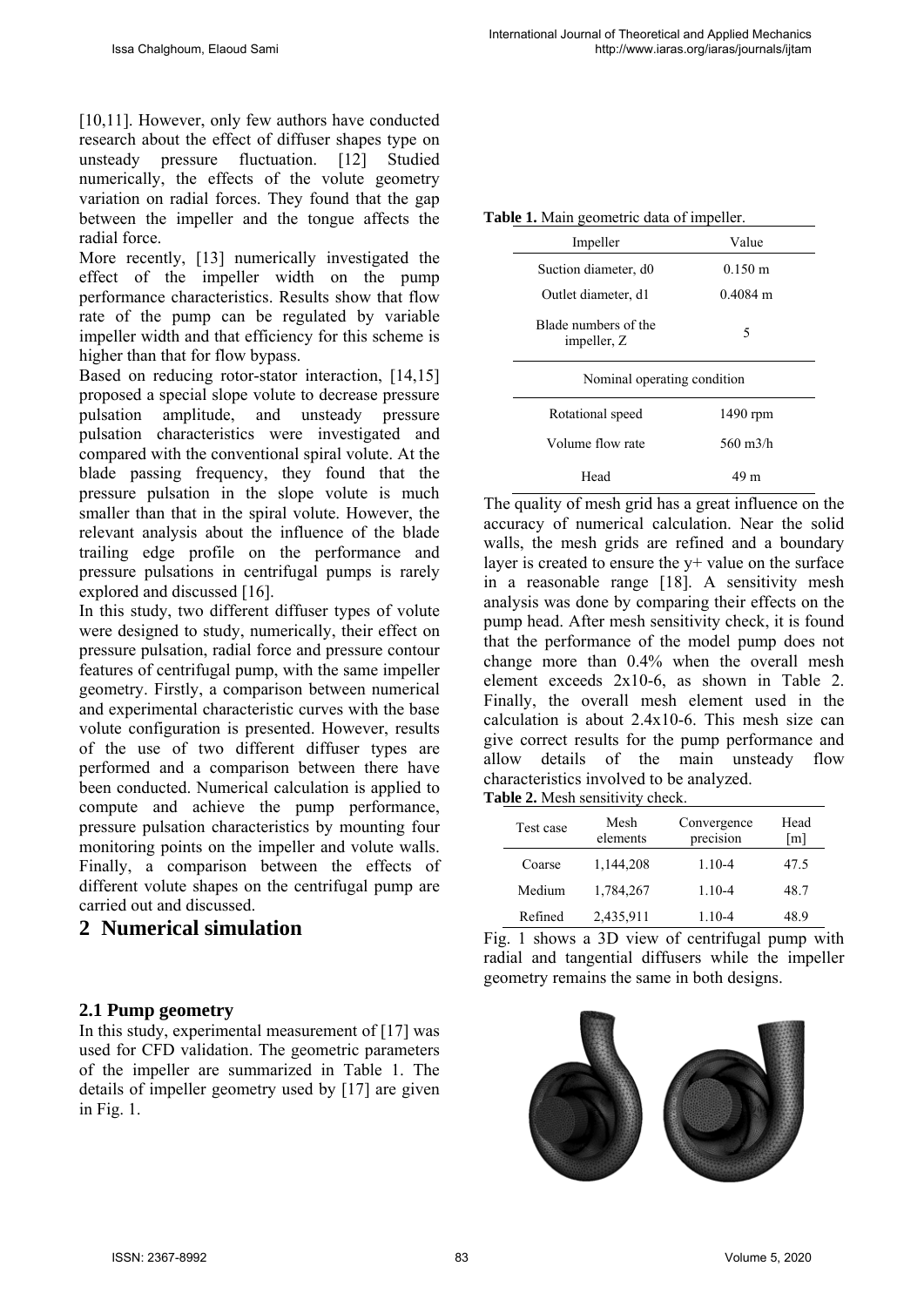**Fig. 1.** Sketch of the pump mesh with radial and tangential diffuser

#### **2.2 Turbulence model**

In this paper, SST k-ω turbulence model was adopted to simulate the three dimensional flow flied in the currently investigated centrifugal pump. This turbulence model was used to analyze more accurately the wall shear flow such as separation, because its simulation results are closest to the experimental ones, and the accuracy has been validated in many reported research works [19]. The transport equations for the SST model are given:

$$
\frac{\partial (\rho k)}{\partial t} + \frac{\partial (\rho k u_i)}{\partial x_i} = \frac{\partial}{\partial x_j} \left[ \Gamma_k \frac{\partial k}{\partial x_j} \right] + G_k - Y_k \quad (1)
$$

$$
\frac{\partial (\rho \omega)}{\partial t} + \frac{\partial (\rho \omega u_i)}{\partial x_i} = \frac{\partial}{\partial x_j} \left[ \Gamma_\omega \frac{\partial \omega}{\partial x_j} \right] + G_\omega - Y_\omega + D_\omega (2)
$$

Where  $G_k$  is the turbulent kinetic energy source term,  $G_{\varphi}$  is the dissipation equation source term,  $\Gamma_{k}$  and  $\Gamma_{\omega}$  are the effective diffusion coefficients for *k* and  $\omega$ , and  $D_{\omega}$  is the orthogonal divergence term.

#### **2.3 Boundary and Calculation Conditions**

Firstly, the fluid flow inside centrifugal pump is simulated under steady state and unsteady conditions using a wide range of mass flow rates. For steady state numerical calculation, a multiple frame reference (MFR) approach is applied in order to couple the rotation and stationary domains (impeller and volute). Once the steady flow convergence was achieved, the results were set as initial boundary conditions to compute the unsteady flow field. The general parameters and boundary conditions used for the numerical simulation of the pump are listed in Table 3.

| Table 3. Boundary condition. |  |  |  |
|------------------------------|--|--|--|
|------------------------------|--|--|--|

| simulation<br>Flow<br>domain | pump                                                                      |  |  |
|------------------------------|---------------------------------------------------------------------------|--|--|
| Fluid                        | Water $20^{\circ}$                                                        |  |  |
| Inlet                        | Total<br>pressure<br>101325 (Pa)<br>Steady state<br>Flow:<br>Frozen-rotor |  |  |
| Interface<br>impeller-volute | Unsteady flow: Rotor-<br>Stator                                           |  |  |

| Outlet |        |  | Mass flow $=$ variable |
|--------|--------|--|------------------------|
|        | (kg/s) |  |                        |

The predicted pump performance curve for both steady and unsteady calculation was obtained by changing the flow rate values.

# **3 Experimental validations of the CFD results**

### **3.1 Head curve**

The experiments for the performance of the centrifugal pump are conducted in the Laboratory of Fluid Dynamics [17]. To approve the accuracy of the obtained numerical results, Fig. 2 shows a comparison of the experimental and the numerically predicted performance curve of the pump using unsteady computation.

The unsteady computation and experimental results under different flow rates are shown in Fig. 2 with radial and tangential diffuser. From Fig. 2, it is observed that the volute diffuser significantly affect the pump head. At partial operating points, the pump with tangential diffuser almost achieves the maximum head value.

It can be seen that, the radial diffuser has an impact on increasing the pump head at 1.2 Qn compared to the tangential ones. However, the numerical simulation with radial diffuser returns more accurate results for the head near the nominal operating condition. Based in Fig. 2, the global characteristics curve of pump from the unsteady model exhibits good agreement with the experimental results at large flow rate.

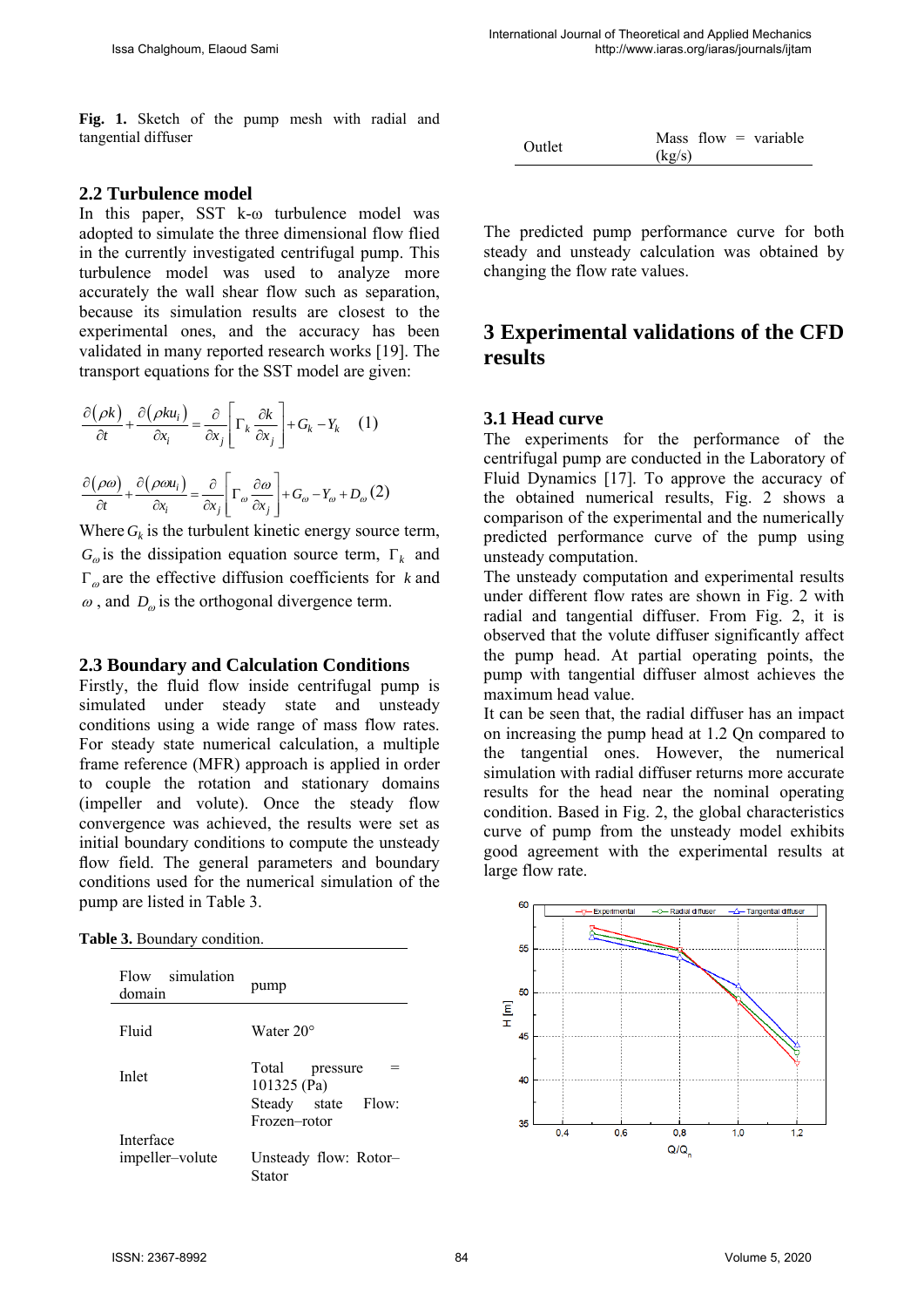**Fig. 2.** Experimental and numerical pump characteristic curve.

#### **3.2 Transient head fluctuations**

Fig 3 shows the total head variations over one impeller revolution for two diffuser shapes under nominal flow rates conditions.

It can be noticed that there are different wave peaks and troughs, and the value of each peak and trough varies. The explanation for the peaks appearance in unsteady head is that the number of impeller blades is five.



**Fig. 3.** Temporal evolution of the nominal transient head.

The appearance of the latter phenomenon is mainly due to the presence of unsteady and complex flow field inside the pump. For radial diffuser types, the amplitude variation of the total head curve is smaller than when a tangential diffuser is used.

### **3.3 Radial force**

In this section, the magnitude of the radial force (steady and unsteady components) was computed by means of a full integration of the pressure distribution around the impeller's periphery. Fig. 4 gives the steady radial force curve as a function of flow rate.



**Fig. 4**. Steady radial force around impeller.

According to results of Fig. 4, the magnitude of the steady component of the radial force changes with pump flow rate values. It is observed that the radial

force magnitude reaches a minimum value at the nominal condition for both diffuser shapes. This force is especially high outside nominal flow rate.



**Fig. 5.** Transient radial force for two-diffuser type.

The time evolution of the unsteady radial force is presented in Fig. 5 for both volute diffuser. According to the results of Fig. 5, the magnitude of the unsteady components of the radial force changes periodically with times.

The results indicated that a higher pulsation of the radial force is expected for a pump with tangential diffuser.

### **3.4 Pressure field**

With the aid of the CFD tool, the characteristics of the flow fields through a centrifugal pump has been study in the form of a virtual image of the pressure in order to understand more and more the internal complex flow phenomenon. However, it is essential to analyze the influence of volute diffuser on flow structures inside the model pump. Fig. 6 shows a comparison of flow distributions in radial and tangential volute pumps at nominal flow rate. Under running condition, the fluid flow characteristics through centrifugal pump is well homogeneous for both diffuser shapes (radial and tangential diffuser).



**Fig. 6.** Pressure contours for radial and tangential diffuser shape under nominal flow rate.

Added to that, Fig. 6 shows a low pressure zone near leading edge of impeller blades located toward tongue due to dropping the local static pressure.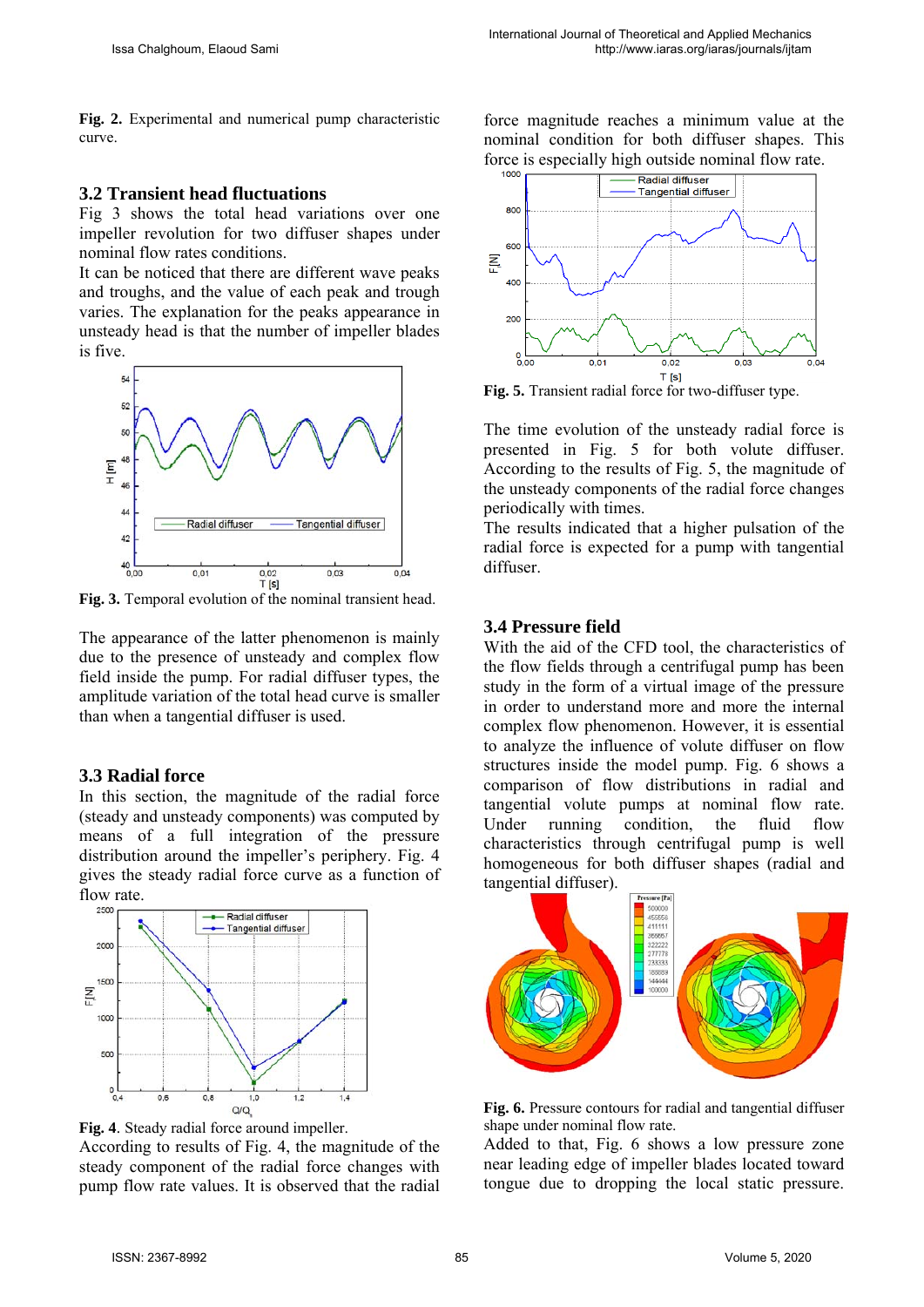This region is extended more in pump with tangential diffuser. Moreover, if the flow pressure near the volute tongue is less than the vapor pressure, there will excite cavitation at this region [20].

### **4 Unsteady pressure pulsations**

In order to discover the pressure pulsation rule in the centrifugal pump, many measurement points are set in the impeller and volute, as shown in Fig. 7. In total, there are 4 points in the impeller and 5 points in the volute. According to pressure at these nine points, the pressure fluctuation from the impeller inlet to the volute outlet can be obtained and analyzed for two diffuser shape (radial diffuser and tangential diffuser.



**Fig. 7.** Location of the monitoring points.

All simulations are conducted at three flow rate values (0.5  $Q_n$ ,  $Q_n$ , 1.2  $Q_n$ ). These points are located at impeller passage (four points) and at volute wall (five points).

Fig. 8 shows the time history of pressure fluctuations on measurements points namely Pi1, Pi2, Pi3, Pi4 and Pi5 for radial and tangential diffuser at  $0.5 Q_n$ .

At partial load condition  $(0.5 \, Q_n)$ , numerical comparison of the pressure fluctuation between radial and tangential diffuser was performed. According to Fig. 8, it is observed that the amplitude of pressure fluctuation increasing gradually from inlet to outlet of the impeller (from Pi1 to Pi4), for both diffuser type. Moreover, it is indicated that the variation of the pressure amplitude for radial diffuser is lower than the tangential ones for all monitoring points in the impeller.



**Fig.8.** Pressure fluctuation of radial and tangential diffuser at  $0.5 Q_n$ .

At nominal flow rate, Fig. 9 gives the pressure amplitude variation as a function of time for radial and tangential diffuser. For radial diffuser shape, the pressure fluctuation curves for the first three measurement points (Pi1, Pi2 and Pi3) are flat, but from monitor Pi4 peaks start appearing. Compared to tangential diffuser, these peaks appear with large amplitudes on each measurement points (Pi1 to Pi4). The difference between the pressure amplitude obtained by both volute diffuser increases gradually from monitoring point Pi 1 to Pi4.

From Fig. 9, with the same impeller, it is concluded that the pump with radial diffuser obtain a minimum pressure variation in the impeller compared to the tangential diffuser.



**Fig.9.** Pressure fluctuation of radial and tangential diffuser at nominal flow rate  $Q_n$ .

However, Fig. 10 shows the pressure fluctuation curves at higher flow rate  $(1.2 \Omega_n)$  for the two diffuser. It can be seen that amplitude variation of the tangential diffuser are largest than that obtained with radial diffuser on all measurement points.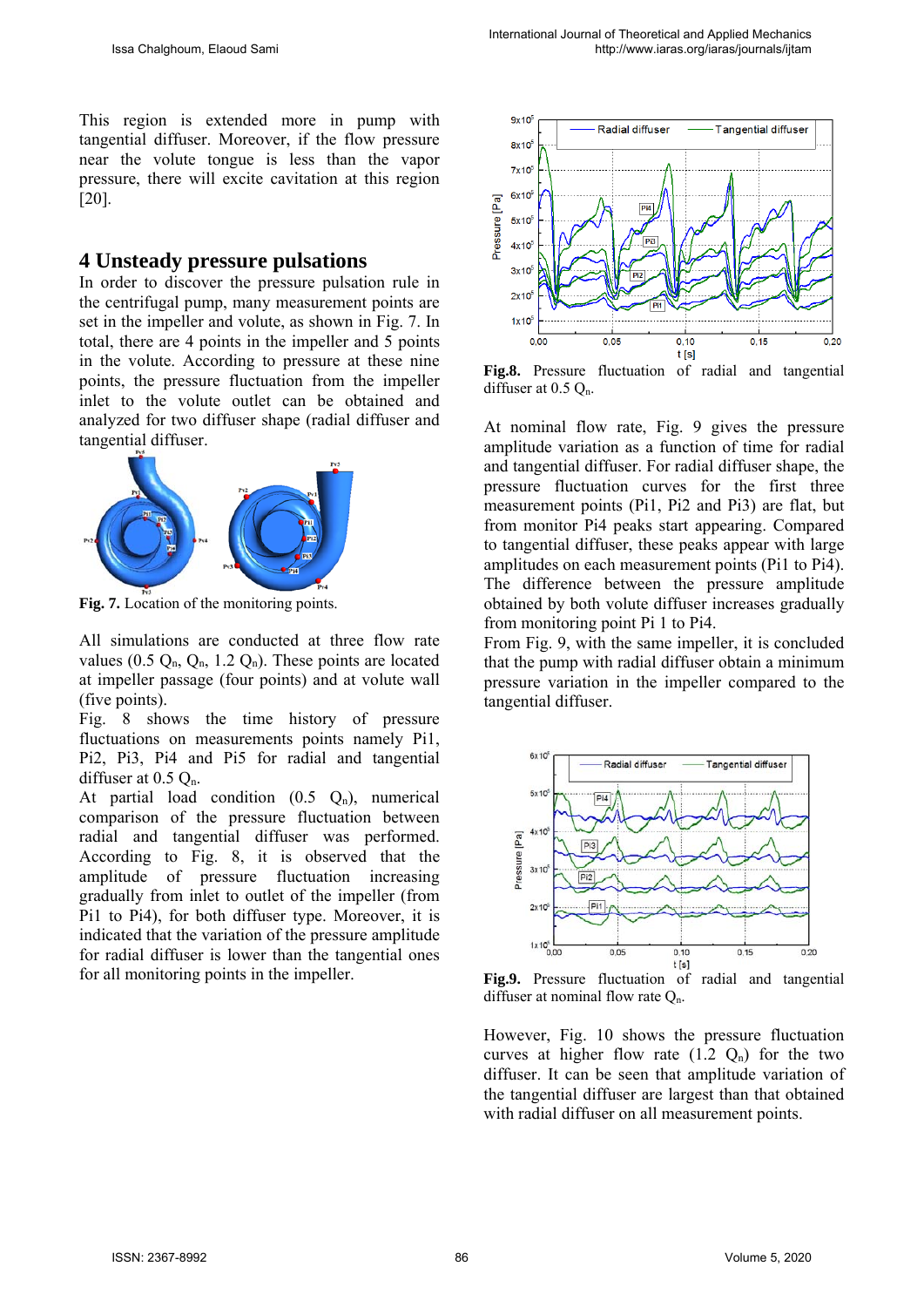

**Fig.10.** Pressure fluctuation of radial and tangential diffuser at nominal flow rate  $1.2 Q_n$ .

From the above analysis, it is concluded that the energy amplitude of pressure fluctuations progressively increases from the inlet to the outlet of the impeller (Figs. 8, 9 and 10). As observed from these figures, the interactions between the impeller and volute have increasing effects as the impeller radius increases. Therefore, it is concluded that the rotor-stator interactions have more effects on the impeller for a pump with tangential volute than on a pump with a radial diffuser. In general, pressure fluctuation amplitudes, at all monitor points in an impeller, are higher and more important for a tangential diffuser than a radial diffuser. Besides, with same impeller, it is noted that pressure fluctuation characteristics show significant difference with different volute diffuser.

# **5 Frequency characteristics of pressure in pump**

### **5.1. Pressure spectra in the impeller**

In this part, Fast Fourier transform, (FFT processing is applied to display the time domain signals into frequency domain signals. This method is used to process the transient pressure fluctuation, and the frequency characteristics of different monitoring points under three flow rates.



**Fig. 11.** Comparison of pressure frequency domain Pi1 for radial and tangential diffuser.



**Fig. 12.** Spectrum of monitor point Pi2 for radial and tangential diffuser.

Figs. 11 and 12 gives the effect of volute diffuser type and the position of measurement points on frequency spectra curves at two monitoring points (Pi1 to Pi2) for three flow rates values.

At partial flow rate  $(0.5 \text{ Q}_n)$ , the flow field behavior inside pump is complex: who leads to occur vortex flow as well as other unstable flow behavior in each blade passage. Consequently, the pressure amplitude under this condition  $(0.5 \, \text{Q}_n)$  is much larger than that other operating conditions at Pi1 and Pi2 (see figs. 11 and 12). Besides, the pressure at monitoring point Pi1 is much smaller than that for Pi2 at different operating conditions. From where, these results indicated the fluid-structure interaction phenomenon is more intense at the impeller outlet. Under the nominal condition, the predominant pressure frequencies of Pi1 are at  $49\text{Hz}$  ( $2 \times f$ ) when  $f_i$  is the rotating frequency. Concerning the measurement point Pi2, the pressure frequency is dominant at 122.48 Hz, which is equal to the blade passing frequency ( $f_{\text{p}_{\text{P}}}=z \times f_{\text{r}}$ ). Further, it is observed that the diffuser geometry significantly affects the pressure spectra under different operating conditions. The dominant frequency increasing when the pump running at off-operating conditions,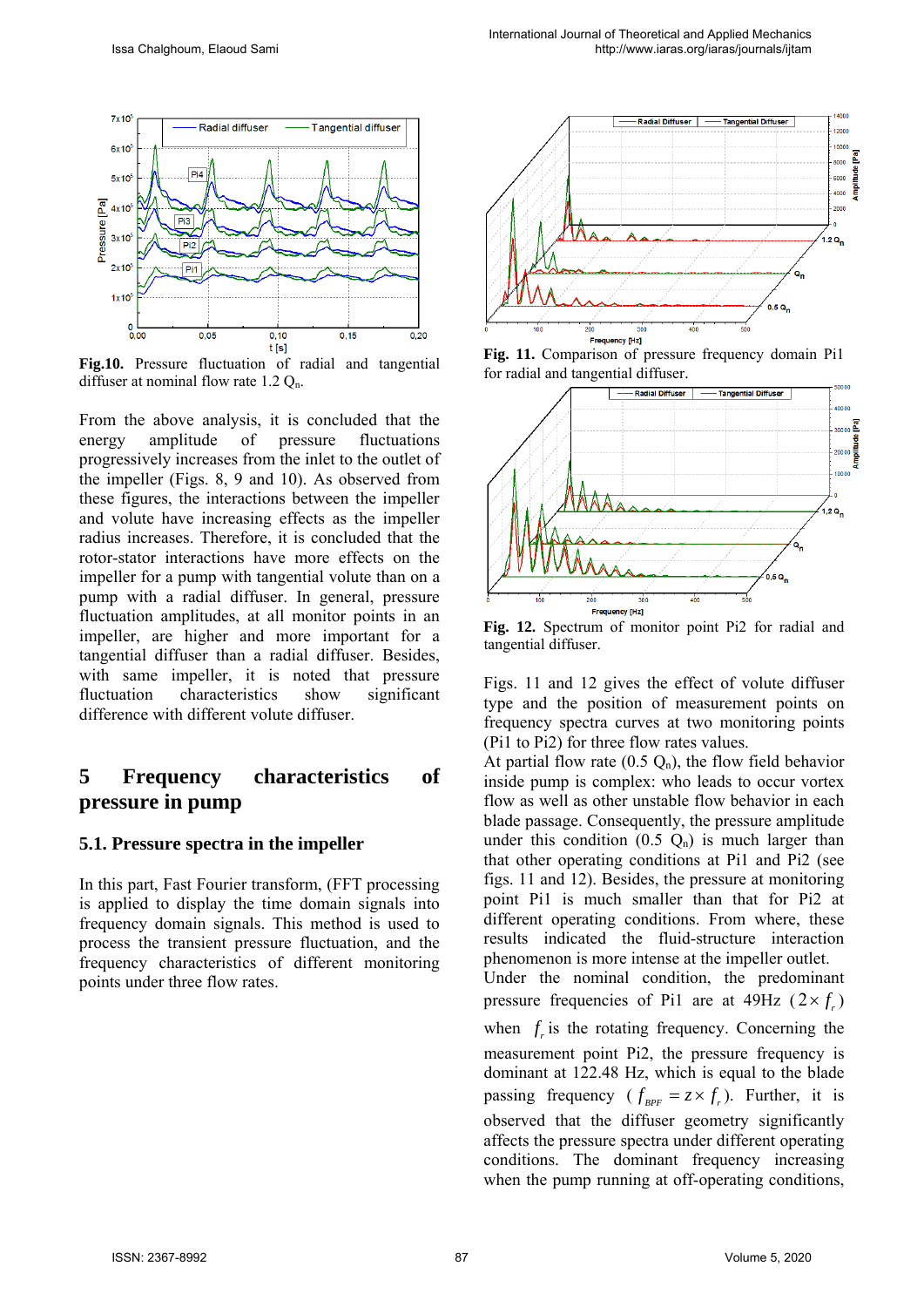especially at  $0.5 \Omega_{n}$ . At the nominal operating flow rate  $(Q_n)$ , the frequency reaches a minimum value. From figs. 11, 12, it can be seen that the severe nonsynchronous fluctuation appears under  $0.5$   $Q_n$ . However, the amplitude of the dominant frequency increases from Pi1 to Pi2, and then decreases at each flow rate. Added to that, the dominant frequency appear when pump operated with tangential diffuser. Further, it is observed that the diffuser geometry significantly affects the pressure spectra under different operating conditions.

#### **5.2. Pressure spectra in the volute**

In order to investigate the effect of the diffuser type on the pressure spectra under different operating conditions, monitoring points in the volute wall Pv1 and Pv2 were defined.

Figs. 13 and 14 gives the pressure spectrums under different operating conditions for both diffuser type.



**Fig. 13.** Pressure Spectrum on Pv1 for pump with radial and tangential diffuser at different operating conditions.

For both diffuser types, the distributions of the pressure spectrum in the volute wall are shown in Figs. 13 and 14. Furthermore, these figures indicates that the prevailing frequency of the pressure fluctuations for all locations in the volute is set at 122.48 Hz, which is equal to the blade passing frequency ( $f_{_{RPF}}$ ).



**Fig. 14.** Pressure Spectrum on Pv2 for pump with radial and tangential diffuser at different operating conditions.

From Figs. 13 and 14, as observed that the smallest spectra of pressure fluctuations are situated on Pv2, where the impact of the rotor-stator interaction phenomenon is trivial. Moreover, the amplitude of the pressure spectrum was found to vary as a function of the pump operating condition. At partial flow, the spectra of the pressure fluctuations are larger and the corresponding flow characteristics are more complex and unstable. With both diffuser type, under nominal flow rate, these spectra are the smallest because the flow field at nominal condition is increasingly smooth and well directed (see Figs. 13 and 14). As can be seen in Figs. 9 and 10, the pressure spectrums dominate for both diffuser types (radial and tangential) at blade passing frequency under nominal flow rate.

### **Conclusion**

In this study, the effect of the volute diffuser shape on the pump characteristic curve, unsteady pressure fluctuation and pressure spectrum was investigated using numerical calculation. The influence of the volute diffuser shape on the unsteady pressure pulsations in a centrifugal pump is studied for several flow rate values. Furthermore, an analysis of the pressure fluctuation in time and frequency domains for both diffuser type of volute was performed. The satisfied agreement between experimental and numerical pump characteristic curves guarantees the accuracy of the numerical computation. With the same impeller and position of the monitoring points, the above analysis presents the pressure spectra at four locations in the pump with radial and tangential diffuser. The obtained results indicate that the impeller-volute interaction phenomenon have a more effects at the impeller outlet than at impeller inlet. Moreover, the pressure pulsations are more and more important when utilizing the tangential diffuser than the radial one.

Based on the above analysis, it is concluded that the volute diffuser type, pump operating points and location of measurement points are significantly affected the unsteady pressure pulsation in a centrifugal pump. The volute diffuser shape has a little affect the pump characteristic curve. At partial load condition, the obtained head with tangential diffuser is greater than radial one. Nevertheless, at higher flow rate, the pump head is lower for the tangential diffuser than the radial diffuser. With same impeller, the pressure pulsation amplitudes in the impeller are increased by utilizing the tangential diffuser. Moreover, the pressure pulsation signals are computed by mounting four measurement points